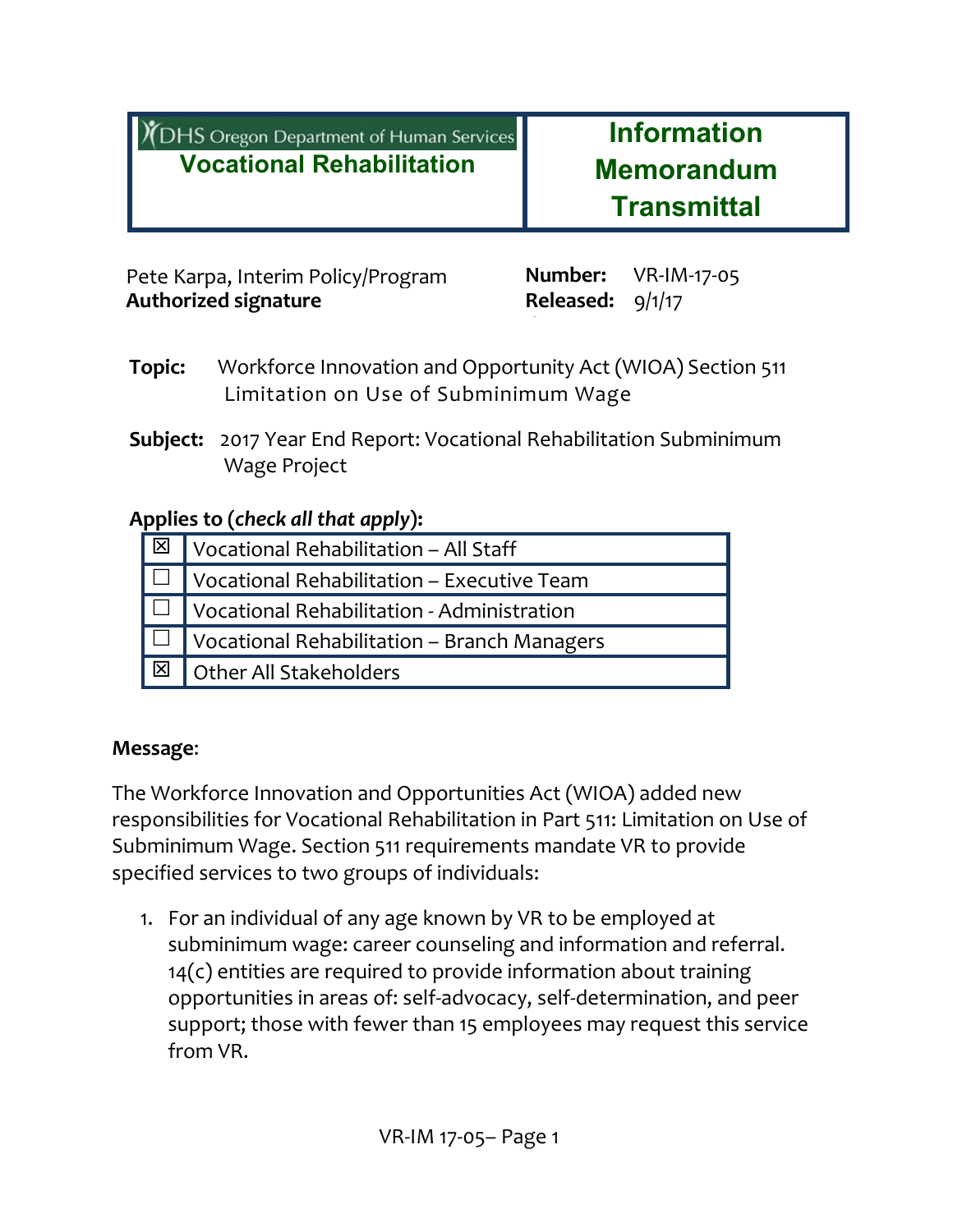2. For youth with a disability who are known by VR to be seeking subminimum wage employment: a series of School and VR provided services that include application for VR services.

Oregon's VR Subminimum Wage Project worked exclusively within category #1. Project staff provided career counseling and information and referral to 1,239 individuals already working in subminimum wage employment. Youth who are known to be seeking subminimum wage employment will be collaboratively served by schools and VR working to provide preemployment, transition and VR services.

*2017 Year End Report: Vocational Rehabilitation Subminimum Wage Project*, accompanies this transmittal. This report describes Oregon VR's first year of participation in this required new service.

## **Policy and Resources:**

- Workforce Innovation and Opportunities Act (WIOA) enacted 7/22/14 WIOA Temporary Rules issued 4/16/2015
- 34 CFR Section 397 (final code of federal regulations posted on the Federal Register 6/19/16)
- Oregon Vocational Rehabilitation website <http://www.oregon.gov/dhs/employment/VR/Pages/index.aspx>

# **If you have any questions about this information, contact:**

| <b>Contact(s):</b> Ann Balzell |                                       |                                         |
|--------------------------------|---------------------------------------|-----------------------------------------|
|                                | <b>Phone:</b> $ 503-945-6975 $        | $\sqrt{25}$ Fax: $\sqrt{503}$ -947-5025 |
|                                | <b>Email:</b> Ann.balzell@state.or.us |                                         |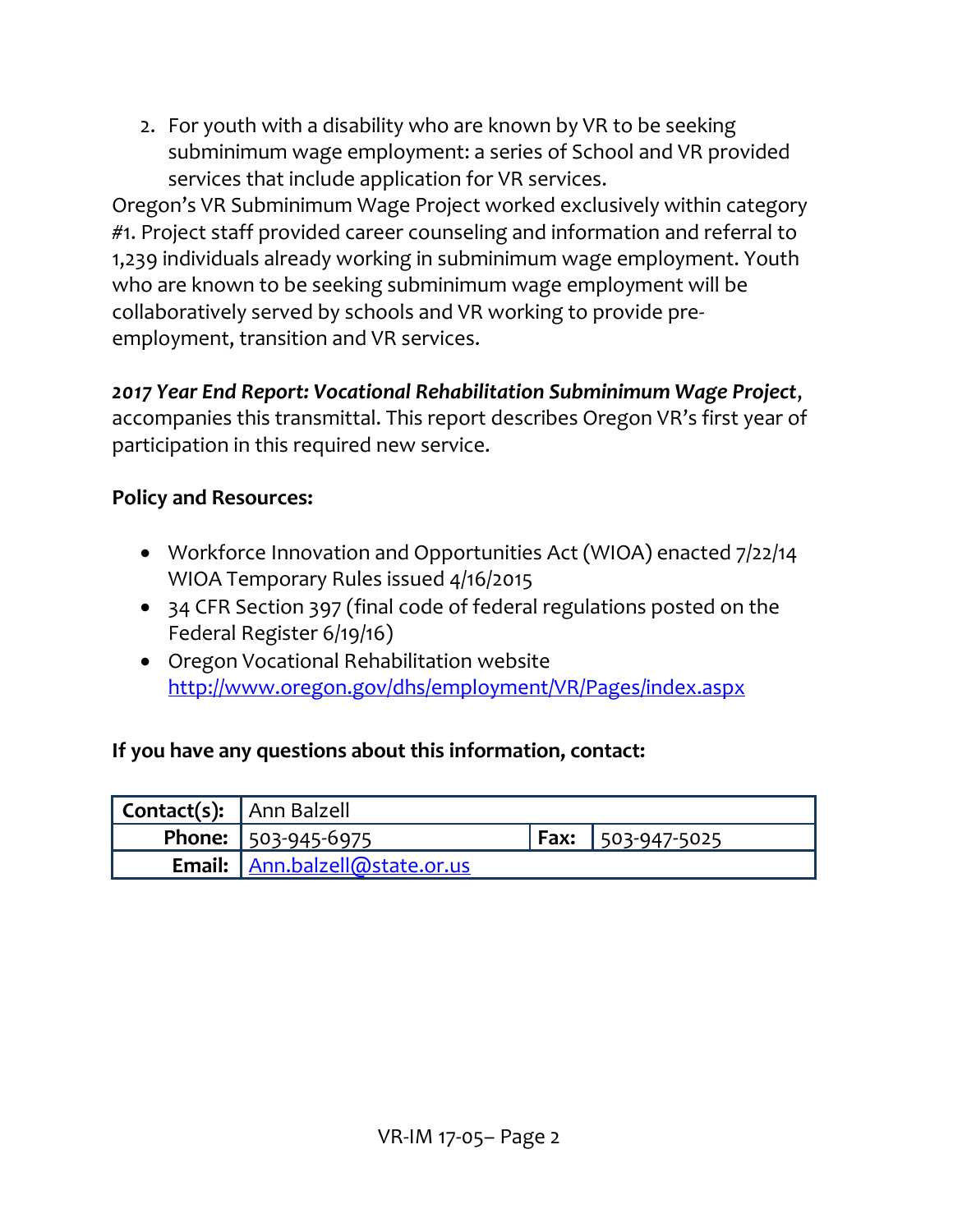# **Vocational Rehabilitation Subminimum Wage Project 2017 Report**

#### **Executive Summary**

The Workforce Innovation and Opportunity Act (7/22/14) added a new area of responsibility for Vocational Rehabilitation (VR) as described in Section 511: Limitation on Use of Subminimum Wage.

Section 511 of the Act imposes service related requirements on employers who hold special wage certificates under the Fair Labor Standards Act (FLSA). These requirements must be satisfied before the employers may continue to employ individuals with disabilities of any age at subminimum wage. Code of Federal Regulations, Section 397, inform VR about their roles and responsibilities under these new regulations.

There are two categories of service provision in CFR 397:

- 1. For an individual of any age known by VR to be employed at subminimum wage: career counseling and information and referral. 14(c) entities are required to provide information about training opportunities in areas of: self-advocacy, self-determination, and peer support; those with fewer than 15 employees may request this service from VR.
- 2. For youth with a disability who are known by VR to be seeking subminimum wage employment: a series of School and VR provided services that include application for VR services.

Oregon's VR Subminimum Wage Project worked exclusively within category #1. Project staff provided career counseling and information and referral to 1,239 individuals already working in subminimum wage employment. Youth who are known to be seeking subminimum wage employment will be collaboratively served by schools and VR working to provide pre-employment, transition and VR services.

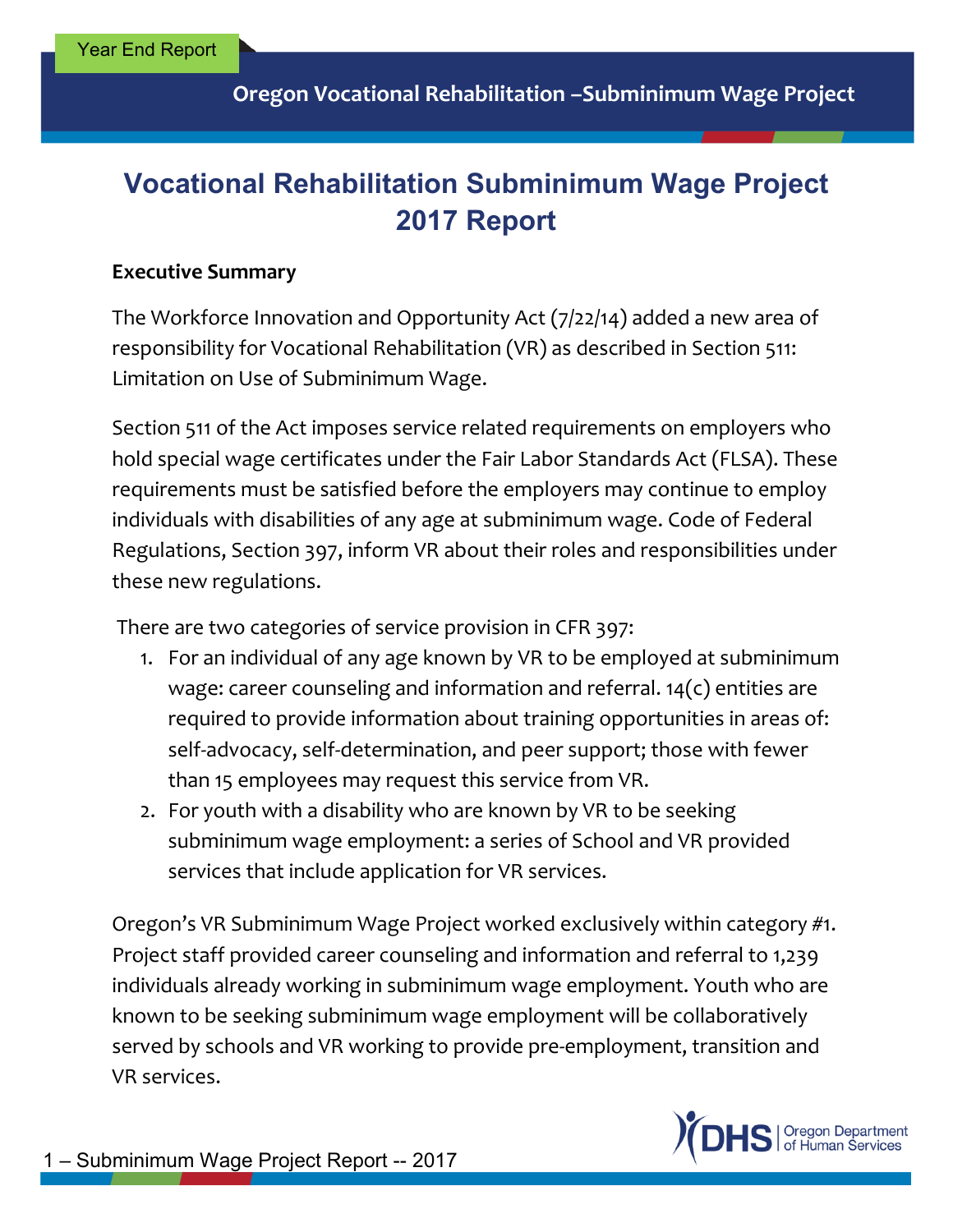Oregon has experienced success in reducing the number of individuals with Intellectual and developmental disabilities working for less than federal minimum wage. When Oregon Project staff went to the Department of Labor, Wage and Hour Division website July, 2016, 14(c) entities employed around 4,700 Oregonians. Collaboration has grown strong as VR, Office of Developmental Disabilities (ODDS) and Oregon Department of Education (ODE) work together to fulfill a settlement agreement (Lane et al. v. Brown et al., Civil Action No. 3:12-cv-00138-ST) and to fulfill the promise of Employment First for Oregonians with disabilities.

#### **Project Timeline**

- July 22, 2014 The Workforce Innovation and Opportunity Act (WIOA) was signed into law.
- July 22, 2016 The provisions in WIOA section 511 Limitation on Use of Subminimum Wage, became effective. Services are to be provided to those known to be working at subminimum wage, by July 22, 2017.
- August 15-18, 2016 Oregon VR invited stakeholders to a 2 1/2-day WIOA implementation meeting, where assigned staff reported on major changes and the group gathered information and developed a plan for implementation.
- August 19, 2016 WIOA final Code of Federal Regulations (CFR) is posted in the Federal Register.
- August 23, 2016 The VR Executive Team established a workgroup of 3 administrative staff, to establish procedures for Oregon's response to CFR Part 397: Limitation on Subminimum Wage requirements. 2 members of that original group continued to manage this project and will establish procedures for 2018.
- September 27, 2017 VR Executive Team members attended the regional Rehabilitation Services Administration meeting about implementation of WIOA. The announcement was made that Part 397 applies only to the federal minimum wage and was verified by Oregon staff.



2 -- Subminimum Wage Project Report -- 2017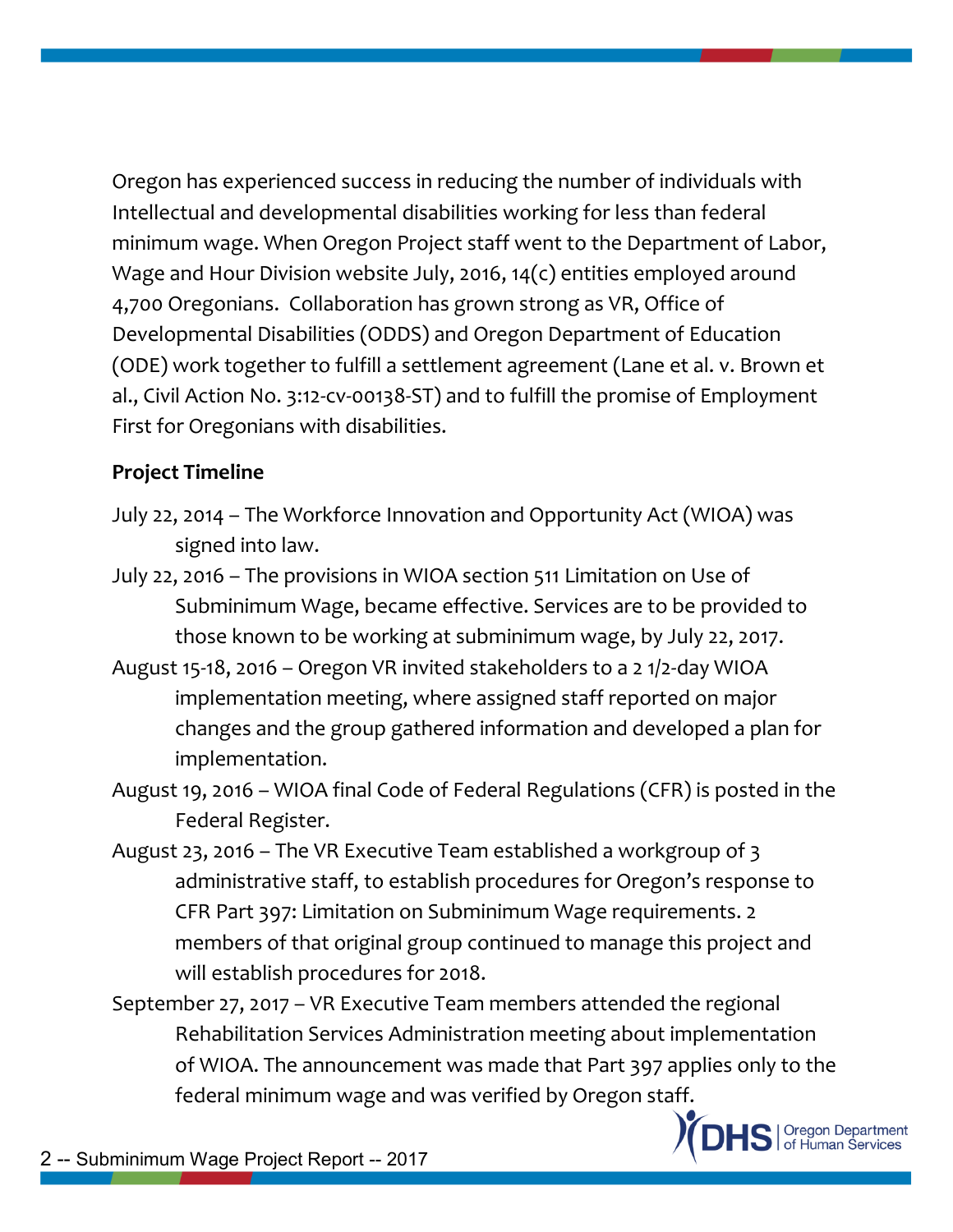September 1, 2016 through March 10, 2017 -- The workgroup developed a plan for service delivery, including the following activities:

- Developed a proposed Oregon model for service delivery.
- Researched the list of Oregon  $14(c)$  entities posted on the US Department of Labor, Wage and Hour Division webpage and developed a database of addresses. On December 2, 2017, mailed an informational letter from VR Director Trina L. Lee to each entity, asking them to contact VR.
- Utilized short term secretarial staff to prepare an excel spreadsheet where services can be recorded and to phone all entities listed in the DOL Wage and Hour website who had not responded to our December 2 letter (in an attempt to identify every 14(c) entity).
- Developed (and regularly updated) a database of numbers of individuals and work location supplied by entities. VR did not ask for names but expected the entities to assist our contractors and to facilitate making their employees earning less than federal minimum wage, known to VR.
- January 19, 2017 Transmittal sent to all VR staff informing them of the project and providing procedures to those who earn less than federal minimum wage but are also VR participants.
- VR counselors began serving those individuals who already have an open VR case file. VR Counselors also provided services to 3 entities (Southern Oregon Aspire; Greenleaf; and Marie Mills). VR staff served a total of 144 individuals either before the contractors began work, during the project, or as make-up services for individuals who had been absent from work during the project period.
- Made multiple presentations about the project at several VR Leadership meetings, staff meetings, and cross agency meetings with ODE and ODDS. Informed ODDS that services will begin and requested that they notify community staff about this project. The

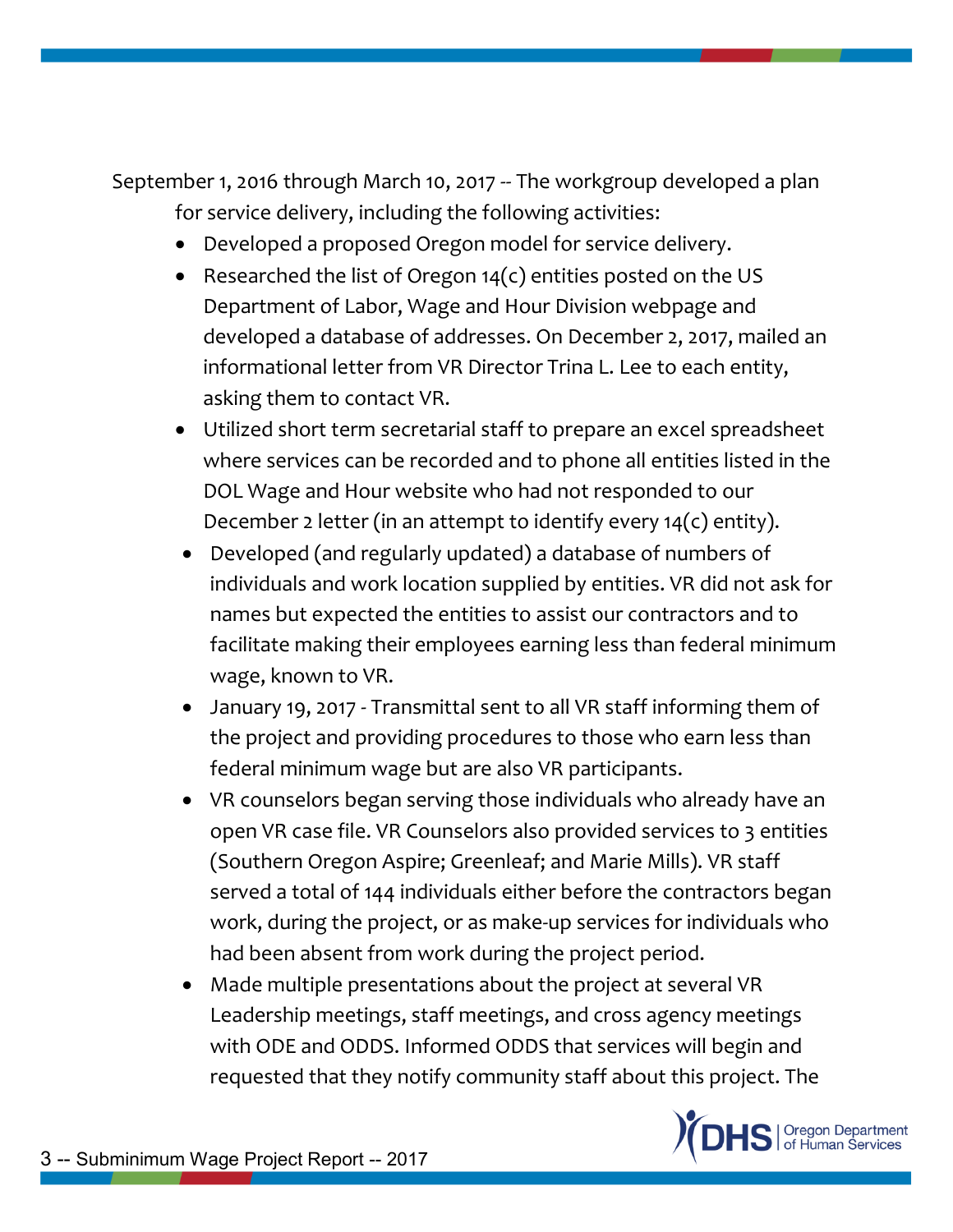VR Subminimum Wage Project was the topic for an Employment First regular weekly email.

- May 5-10, 2017 VR contracted with 4 agencies and one individual to provide required services beginning May 10, 2017.
- March 1 -July 22, 2017 Required services were provided to 1,210 known individuals. An additional 20 were made known to the contractor after July 22 and have received services.

## **The Oregon VR Model for Delivery of Project Services**

#### At the beginning of the project:

Oregon VR believed that each entity would both desire and host a large informational session that could include: individuals who work for less than minimum wage, their parents or guardians, case managers from Mental health or Developmental Disabilities services, and advocates. The original plan was to follow the large group meeting with a series of one-on-one meetings with individual subminimum wage employees.

As the consultants and VR staff began their work, it became clear that there were many reasons why one model would not be useful everywhere in Oregon and that the "Oregon Model" must remain flexible:

- Some entities did have a common site where their employees and stakeholders could gather; other entities have services in multiple sites, some many miles from each other.
- Employers do not all work every day; many come to work part time, in varied configurations that make it difficult for groups to gather.
- Some entities and contractors found it more convenient to have a small group meeting each day with the individuals who would receive services on that day.
- Some entities and contractors chose to not hold group meetings when the numbers of individuals to receive services was very small.

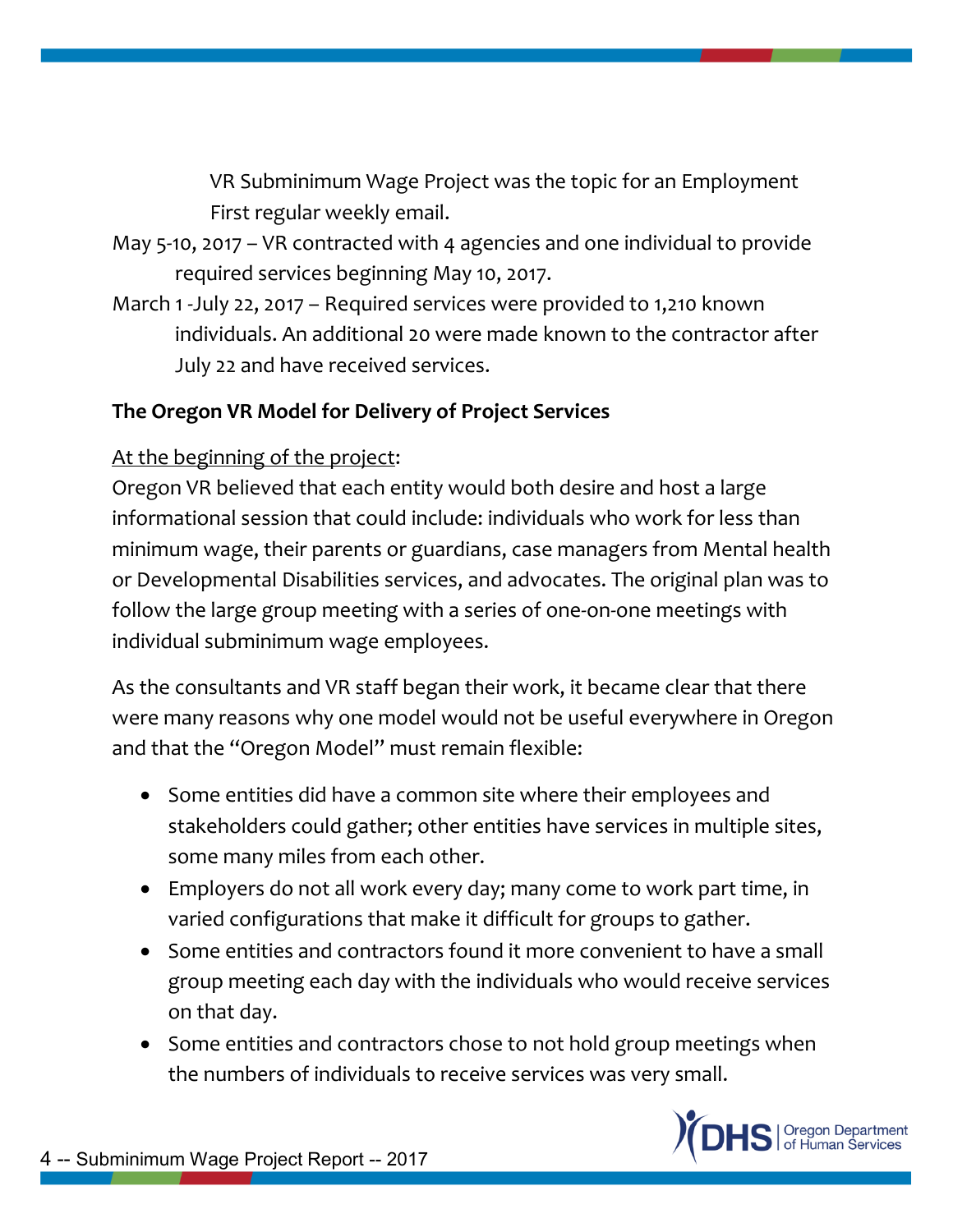# **Materials Created for the VR Subminimum Wage Project**

- An agenda for large group "Introductory Meetings"
- An informational document that could be used by an entity to inform stakeholders about the VR Subminimum Wage Project
- A prototype for a poster (Choosing Community-Based Employment; The Benefits of Work) that would have been reproduced and used as a discussion tool in large group meetings
- Pictures of Oregonians working; men and women doing a variety of jobs. These are real Oregonians who got their jobs through Employment First (Located on the web at: <https://www.flickr.com/photos/dhsoregon/albums/with/72157678128539653>
- Department of Labor Fact Sheets about the Limitation on Use of Subminimum Wage requirements for 14(c) entities
- Information and Referral document that contains basic information for every county
- Vocational Rehabilitation brochures that provide general information about VR services
- Client Assistance Program (CAP) brochures that provide information about the CAP program
- A form called "Career Counseling, Information and Referral" that is used during the one-on-one sessions to capture comments by the participant and to document that the required services have been provided
- An agenda for the one-on-one meetings where the services will be provided
- A document titled "Career Counseling, Information and Referral" that is used during one-on-one meetings to capture comments of the person receiving services and is used as documentation that the services have been provided

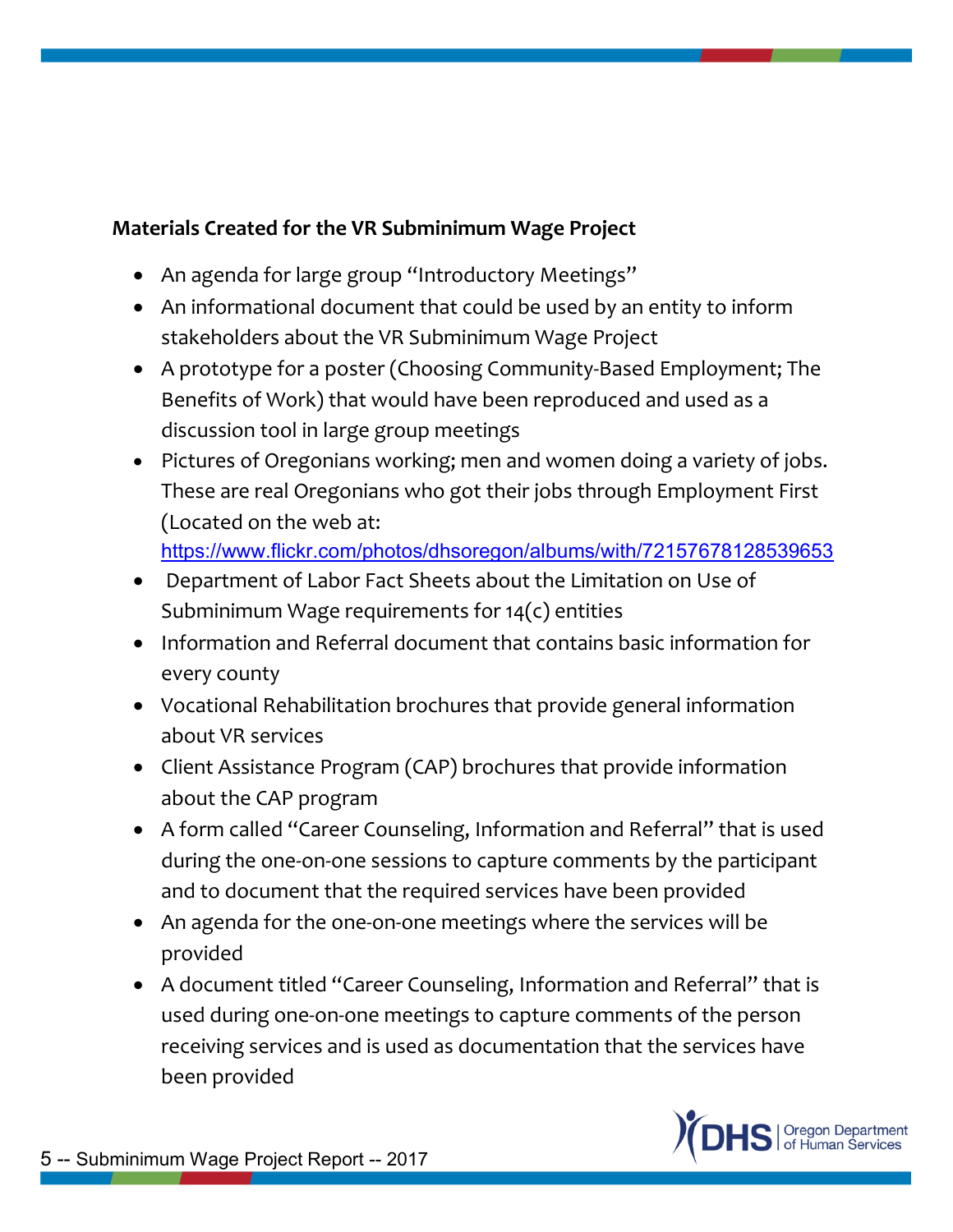A document titled "Documentation for extra services" that could be used by entities to provide information about self-direction, self-advocacy, and peer mentoring training (a Department of Labor requirement for entities with more than 15 employees). It also has been used by VR to provide this information to individuals where there are fewer than 15 employees

## **Materials specific to VR were Developed for Staff**

- Transmittal: VR AR 17-02 Vocational Rehabilitation requirements when a VR client wants to remain in subminimum wage employment
- Career counseling; information and referral documentation
- How to fill in the career counseling; information and referral document

#### **Deciding to Hire Contractors to Provide Services:**

Oregon Vocational Rehabilitation made the decision to hire contractors based on two facts:

- 1. The large numbers needing services in Clackamas, Deschutes, Douglas, Lane, Linn, Marion, Multnomah, Washington, and Yamhill counties, compared with staffing shortages in nearby branches was compelling.
- 2. A hiring freeze had been imposed on Department of Human Services, leaving our branch staffing 15% under capacity.

For a count of individuals working at less than the federal minimum wage, see Chart 1, on the next page.

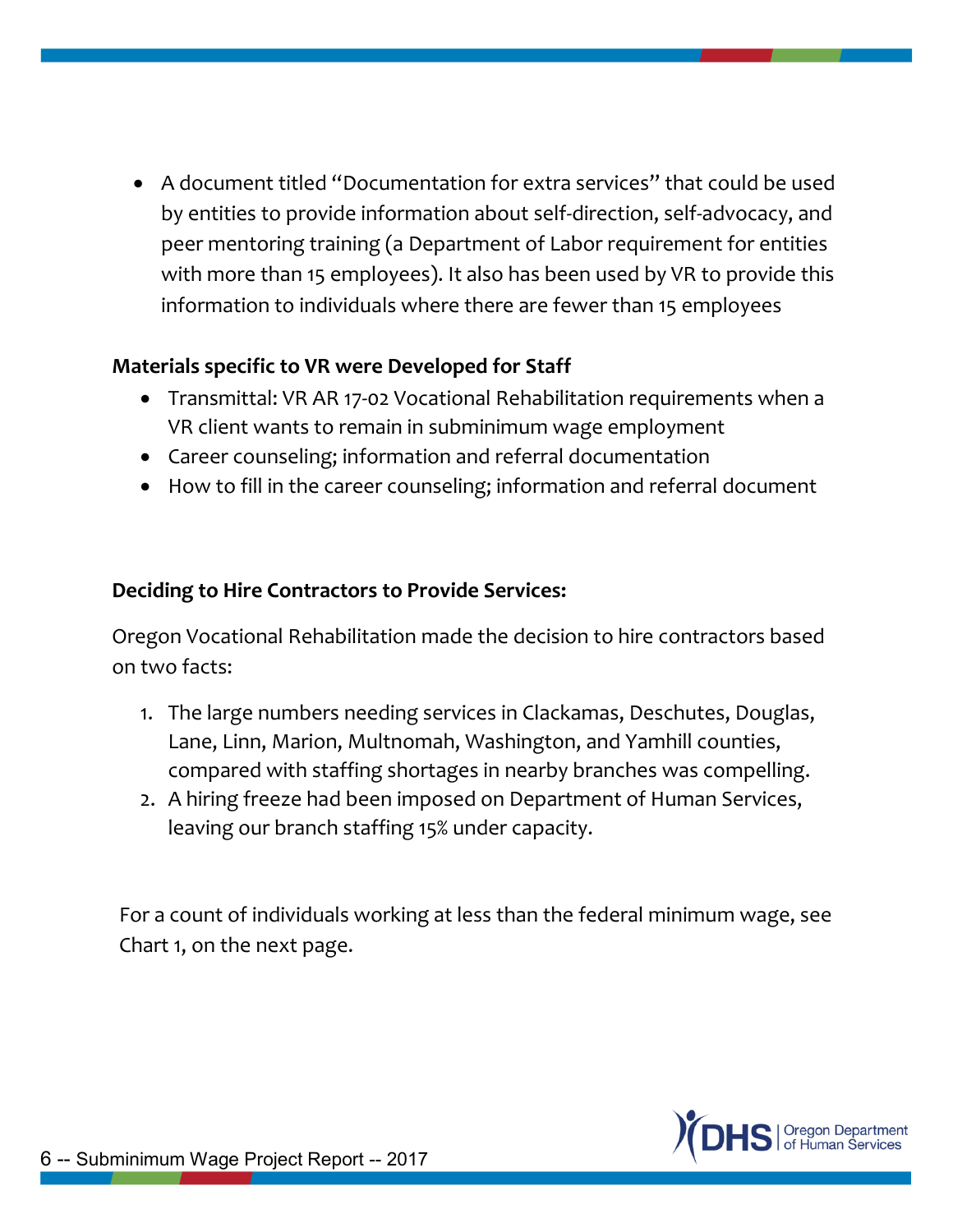# **Chart 1: Running count of services completed –by county**

| <b>COUNTY</b>  | <b>TOTAL</b> |                                                 |  |  |
|----------------|--------------|-------------------------------------------------|--|--|
| Benton<br>1.   | 32           | Cornerstone Associates -32                      |  |  |
| 2. Clackamas   | 72           | Exceed Enterprises - 60                         |  |  |
|                |              | Pam's Clean Machine -12                         |  |  |
| 3. Coos        | $\mathbf{1}$ | Confederated Tribes of Coos - 1                 |  |  |
| 4. Deschutes   | 119          | Opportunity Foundation of C. Oregon ---119      |  |  |
| 5. Douglas     | 66           | Sunrise Enterprises -- 66                       |  |  |
| 6. Josephine   | 53           | Greenleaf industries -16                        |  |  |
|                |              | Southern Oregon Aspire - 37                     |  |  |
| 7. Lane        | 192          | Goodwill Industries -76 (12 in Coos County)     |  |  |
|                |              | Pearl Buck - 116                                |  |  |
| 8. Linn        | 46           | Willamette Valley Rehabilitation Center - 46    |  |  |
| 9. Marion      | 322          | Garten Services - 86                            |  |  |
|                |              | Integrated Supports for Living (IS Living) - 14 |  |  |
|                |              | Oregon State hospital -- 62                     |  |  |
|                |              | Rockwest Training - 82                          |  |  |
|                |              | Shangri-La Corp. - 78                           |  |  |
| 10. Multnomah  | 57           | Eastco Diversified Services - 36                |  |  |
|                |              | Mentor Oregon (Barre Machine Parts) -1          |  |  |
|                |              | Portland Habilitation Center - 20               |  |  |
| 11. Tillamook  | 54           | Marie Mills Center -- 54                        |  |  |
| 12. Washington | 159          | Edwards Center - 102                            |  |  |
|                |              | Tualatin Valley workshop - 57                   |  |  |
| 13. Yamhill    | 44           | Mid Valley advancements (multiple sites) --44   |  |  |
|                | 22           | Done by $VR$ – no longer $14(c)$                |  |  |
| <b>TOTAL</b>   | 1239         |                                                 |  |  |

**Contracts Were Finalized:**

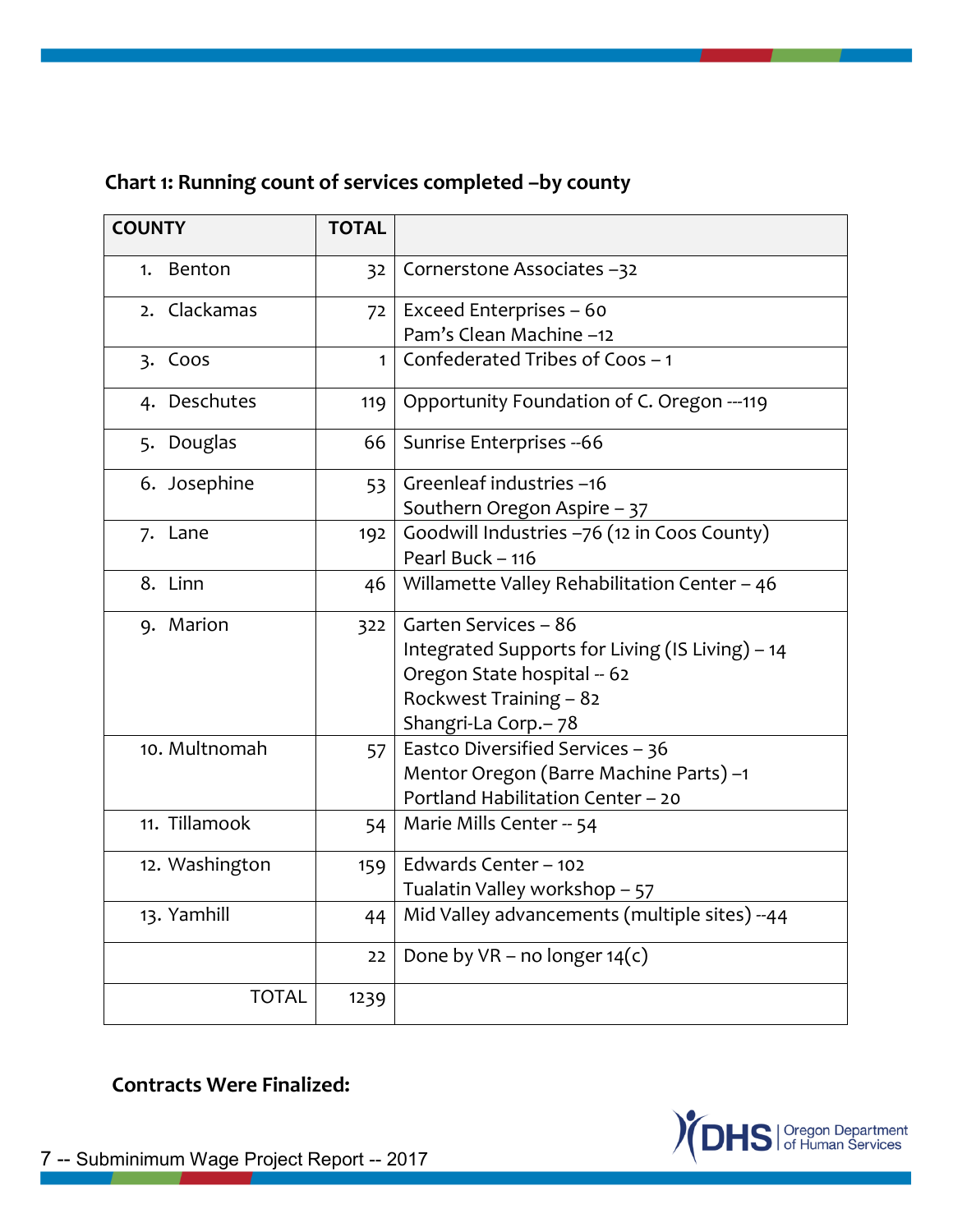Oregon Vocational Rehabilitation contracted with four agencies and one independent contractor to provide services in specific regions.

VR budgeted \$40,000 for this project. Contract Funding Amounts totaled \$38, 719, including mileage. The number of trips to each site was greater than expected, causing amendments to 4 of the contracts. Actual project costs will be finalized when all invoices are received.

#### **VR staff provided the Services in 2 Counties:**

- 1. One VR Counselor, Kathie VanLoh, provided services to all individuals working at Marie Mills in Tillamook. When an individual asked for a referral to VR, they were accommodated "on the spot".
- 2. A group of VR Counselors under the leadership of Kari Kingsolver (Medford Branch) with Teddy Walston (Grants Pass Branch) and a team totaling 5 counselors, provided services at both Greenleaf and Southern Oregon Aspire. They conducted several group meetings at Southern Oregon Aspire then returned the next day to assist individuals who requested referral to call their case manager for a first team meeting.

For a tally of numbers served by contractors and VR Counselors, see Chart 2, on the next page.

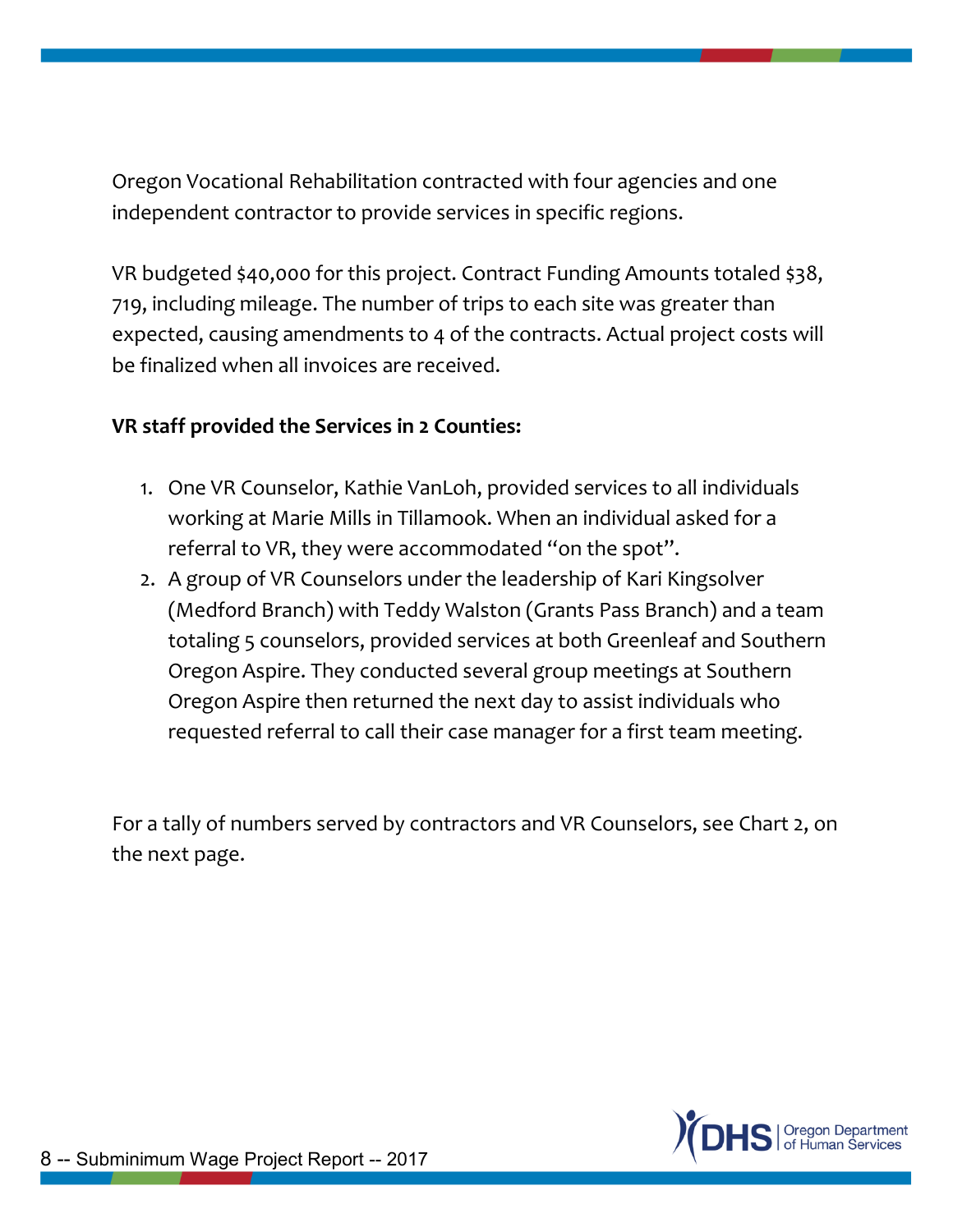#### **Chart 2: Number Served**

Career Counseling and Information and Referral Services were provided by Oregon Vocational Rehabilitation to this many individuals:

- 37 Southern Oregon Aspire Josephine County
- 1 Confederated Tribes of Coos Coos County
- 32 Cornerstone Benton County
- 36 Eastco Diversified Services Multnomah County
- 102 Edwards Center Washington County
- 60 Exceed Enterprises Clackamas County
- 86 Garten Services Marion County
- 76 Goodwill Industries Lane and Coos Counties
- 16 Greenleaf Industries Josephine County
- 14 IS Living Marion County
- 54 Marie Mills Tillamook County
- 1 Mentor Oregon (Barre Machine Parts) Multnomah County
- 44 Mid-Valley Advancements Yamhill County
- 119 Opportunity Foundation Deschutes County (Various locations)
- 12 Pam's Clean Machine Clackamas and Multnomah Counties
- 116 Pearl Buck Lane County
- 20 Portland Habilitation Multnomah County
- 82 Rockwest Training Marion County
- 78 Shangri La Marion County
- 62 Oregon State Hospital Marion County
- 66 Sunrise
- 57 Tualatin Valley
- 46 Willamette Valley
- 22 Miscellaneous (Done by VR counselors before May 10, 2016 + employer no longer pays subminimum wage + no contact)

1239 Total

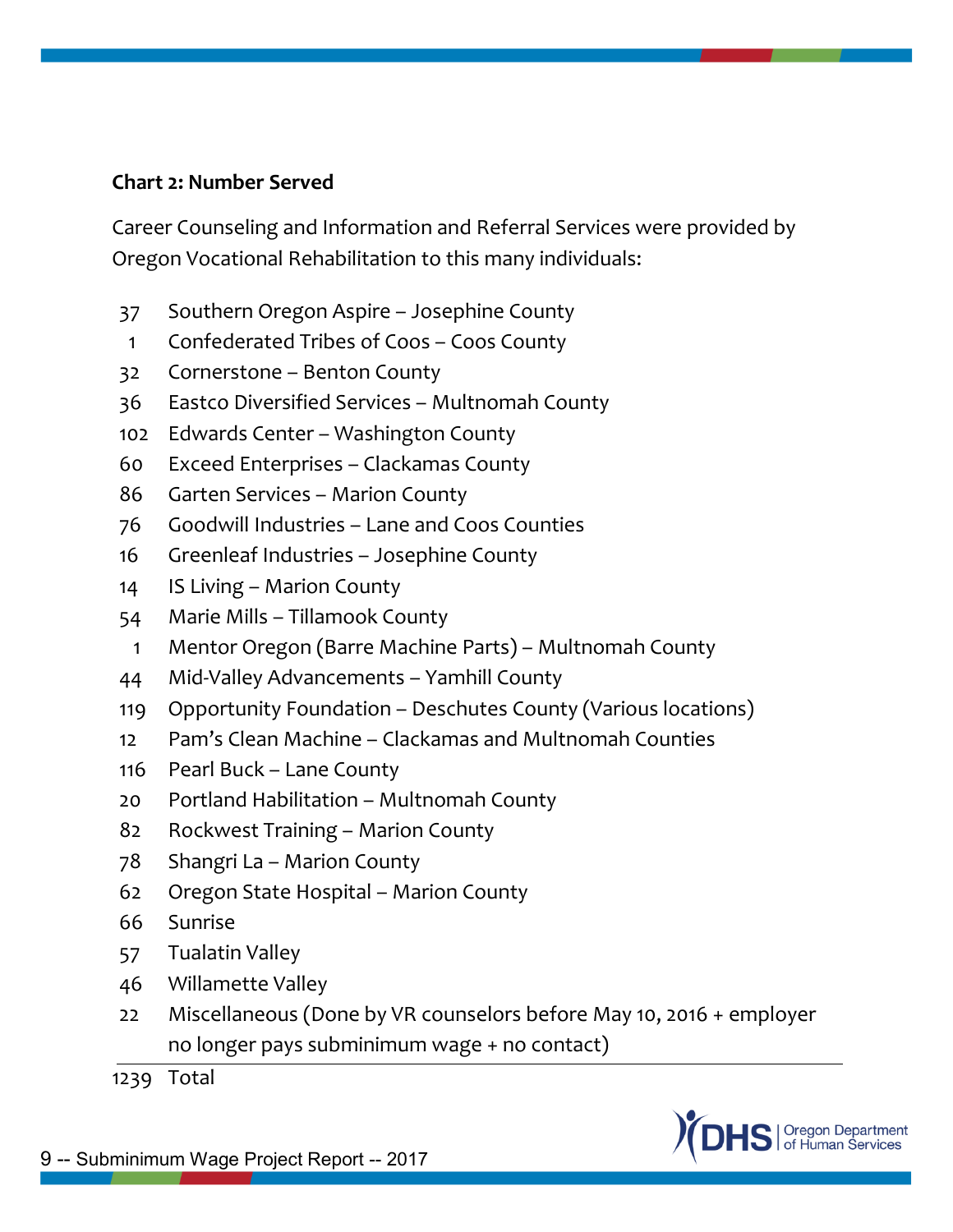#### **Chart 3: Answers to two questions asked during one-on-one meetings**

During the one-on-one meeting with the 1, 229 individuals, VR staff and VR contractors recorded their responses, including answers to two questions:

- 1. Would you like to work at a job in the community (Competitive Integrated Employment)?
- 2. Are you already working with VR?

|                                    | yes I want     | $\%$         | yes I am at             | $\%$         |
|------------------------------------|----------------|--------------|-------------------------|--------------|
|                                    | <b>CIE</b>     |              | VR now (or              |              |
|                                    |                |              | I was & am              |              |
|                                    |                |              | working)                |              |
| Southern Oregon Aspire             | 31             | 84%          | 7                       | 19%          |
| <b>Cornerstone Associates</b>      | 1              | $3\%$        | $\overline{\mathbf{3}}$ | 9%           |
| <b>Eastco Diversified Services</b> | 23             | 66%          | 8                       | 22%          |
| <b>Edwards Center</b>              | 22             | 22%          | 8                       | 8%           |
| <b>Exceed Enterprises</b>          | 48             | 80%          | 13                      | 22%          |
| <b>Garten Services</b>             | 65             | 76%          | 6                       | 7%           |
| Goodwill Industries - Lane         | 72             | 95           | 28                      | 37%          |
| <b>Greenleaf Industries</b>        | $\overline{2}$ | 13%          | $\mathbf 0$             | $\mathsf{o}$ |
| IS Living                          | 9              | 64%          | 3                       | 21%          |
| Marie Mills                        | 29             | 54%          | 8                       | 15%          |
| Mid-Valley Advancements            | 33             | 75%          | 5                       | 11%          |
| Opportunity Foundation             | 90             | 76%          | 9                       | 8%           |
| Pam's Clean Machine                | 9              | 75%          | 1                       | 8%           |
| Pearl Buck                         | 82             | 71%          | 16                      | 14%          |
| <b>Portland Habilitation</b>       | 10             | 50%          | 1                       | $5\%$        |
| Rockwest Training                  | 67             | 82%          | $\overline{3}$          | 4%           |
| Shangri la                         | $\mathsf{o}$   | $\mathbf{o}$ | 15                      | 19%          |
| Oregon State Hospital              | 55             | 89%          | $N/A$ – inpatient       |              |
| <b>Sunrise Enterprises</b>         | 52             | 79%          | 5                       | 8%           |
| Tualatin Valley Workshop           | 48             | 84%          | 23                      | 40%          |
| Willamette Valley Rehabilitation   | 24             | 52%          | 6                       | 13%          |
| <b>TOTAL</b>                       | 772            | 64%          | 166                     | 14%          |

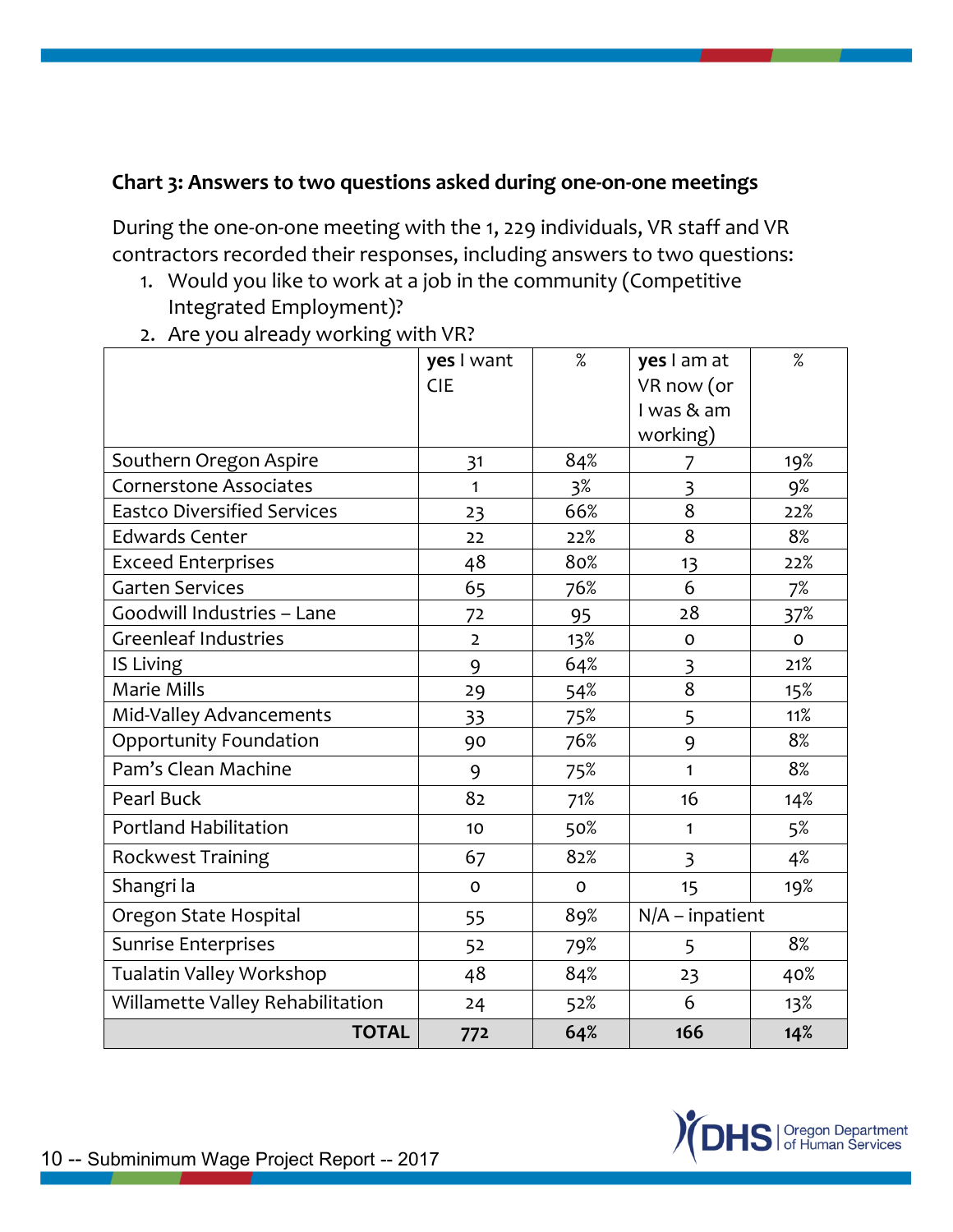#### **Additional Information**

- Southern Oregon Aspire 7 asked to have referral facilitated
- Cornerstone 1 Cornerstone is looking into referral
- Eastco Diversified 3 very interested in working in community
- Edwards 13 asked about a referral to VR & 1 to Oregon Commission for the Blind
- Exceed 16 are in Discovery
- Garten 19 want to talk to someone about a referral to VR
- Goodwill 13 asked for referral to VR (at least 2 have already talked about it in ISP meeting)
- Greenleaf all met with VR counselor and many referrals may follow
- IS Living 3 have participated in career exploration or Discovery services
- Marie Mills 11 referrals made during the meeting and 2 will talk to family re working
- Mid Valley Advancements 7 asked for referrals or to talk to someone about referral
- Opportunity Foundation 23 Talked about a VR referral
- Pearl Buck 61 would like to talk more about a possible referral to VR
- Portland Habilitation 4 are talking about retiring
- Shangri-la 6 talked about a VR referral and all of them also wanted to stay here too
- The State Hospital will have new employees each year and have youth but in-patient settings are exempt from youth requirements
- Sunrise 5 asked for a referral to VR; 13 are in Career Exploration
- Tualatin Valley Workshop all but a few indicate an interest in exploring work
- Willamette Valley Rehabilitation Center 5 are interested in a referral to VR or

**During 2018, staff of the Subminimum Wage Project will follow up on these additional items to determine if referrals were made.** 

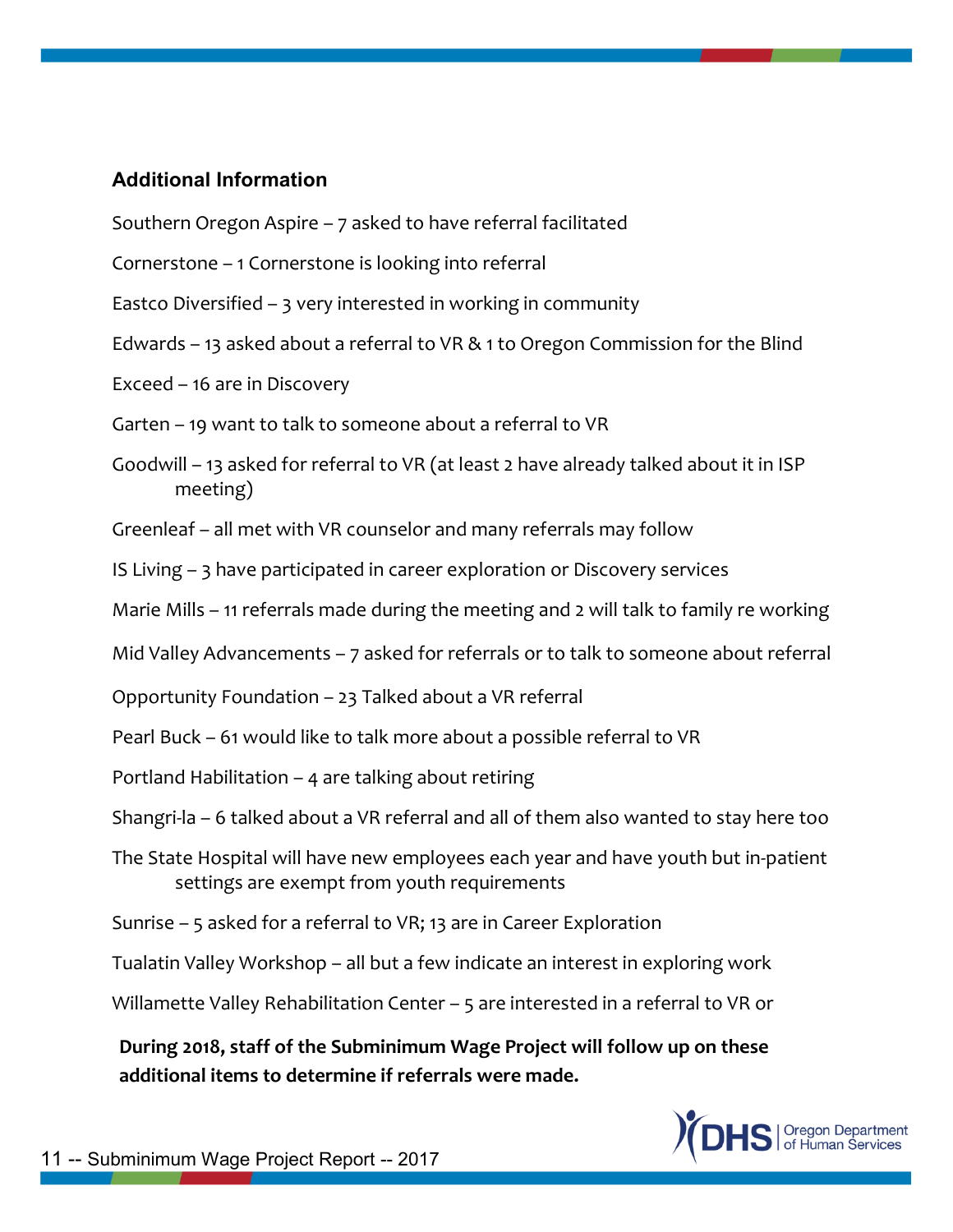#### **Issues Faced, Lessons Learned and Recommendations**

- 1. The provision of services started late in the year which provided a strong push and energy to finish; however:
	- a. It did not allow us time to evaluate the project from the beginning, spend time with contractors as they provided services all at the same time; and did not give us time to meet with the entities or judge the satisfaction of the individuals who received services.
	- b. It was difficult to keep up with the incoming data and to clean the database as we went along; making it impossible to tell, as services were given, if there were happenings of interest that could change our practices; whether the materials were effective; if the communication tools were found to be useful; and, if additional questions should be asked.
	- c. We did not have time to explore additional and creative ways to provide services to individuals in the more isolated settings or those who missed several proposed meetings.
- 2. When an entity operated out of multiple sites and their employees worked part time or variable hours, it became difficult to provide project services whenever absences occurred. Multiple trips back to the site were futile and frustrating if the individuals needing services did not come into work during the relatively short project period.
- 3. Most managers were reported to be very helpful, but not everyone had heard that we were coming or why it was important that individuals participate in the meetings.

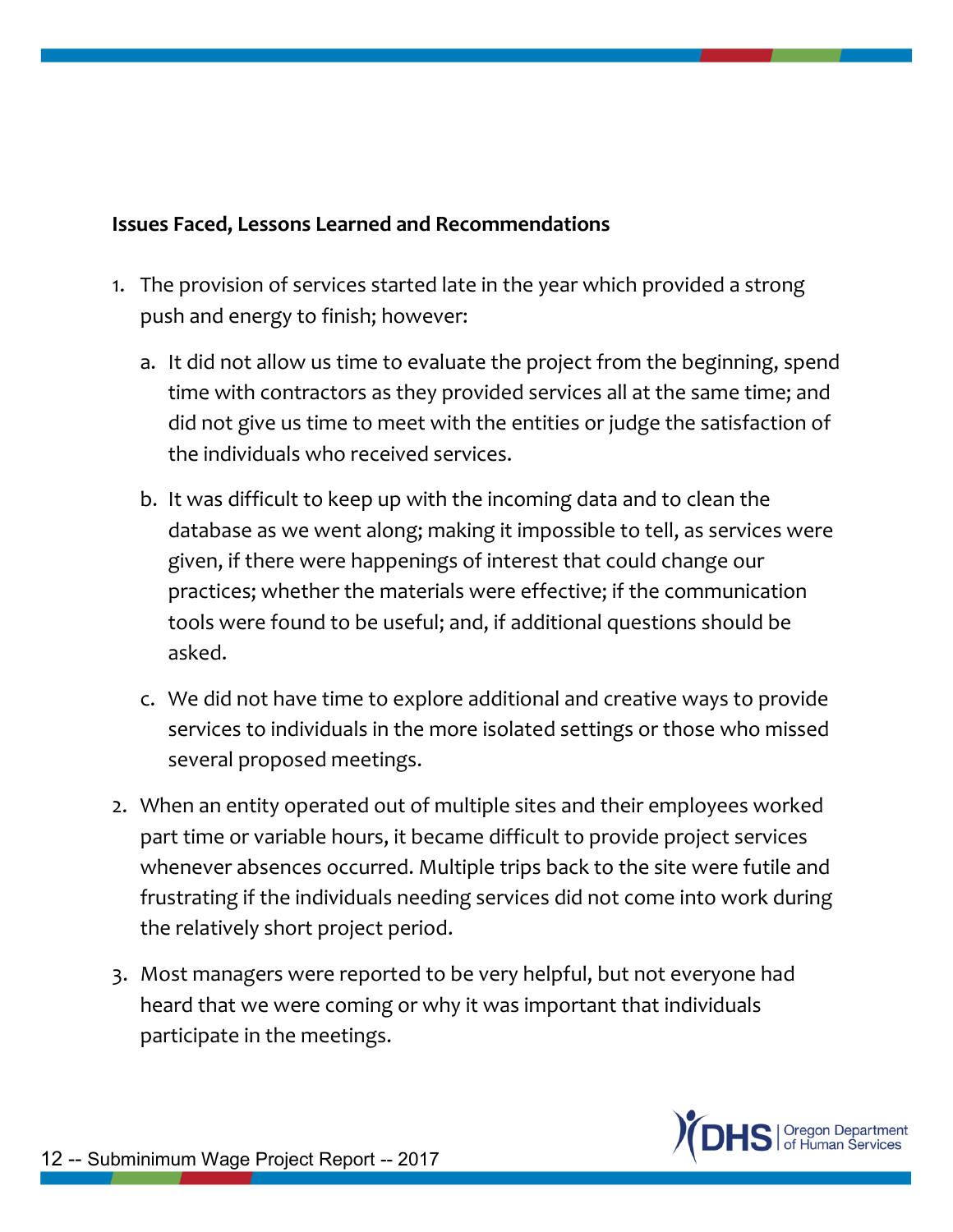4. Some guardians and some foster parents did not allow the individual(s) in their care to participate in the services. It was not always clear why that refusal occurred.

#### **Recommendations**

- 1. Contact the entities in September to:
	- a. Have them evaluate the project and project materials;
	- b. Establish the schedule for their services;
	- c. Determine the number of their employees who will continue to earn federal subminimum wage and also collect the number of workers earning less than the state minimum wage; and,
	- d. Inquire about their transition plan and what their business will do when ODDS no longer funds support for individuals earning subminimum wage.
- 2. Contact the 2017 contractors to:
	- a. Have them evaluate the project and project materials; and
	- b. Solicit their suggestions regarding contracting for next year's services.
- 3. Solicit comments and suggestions from individuals working with intellectual and/or developmental and mental health disabilities.
- 4. Solicit comments about the documents and the materials that are provided to guardians, parents and other stakeholders. Use their input to make documents easier to read and more helpful.
- 5. Begin the contracting process in September so services can begin as early as December.
- 6. Revise or rewrite all project materials in September-November, based on how they are assessed – research what was done in other states and utilize